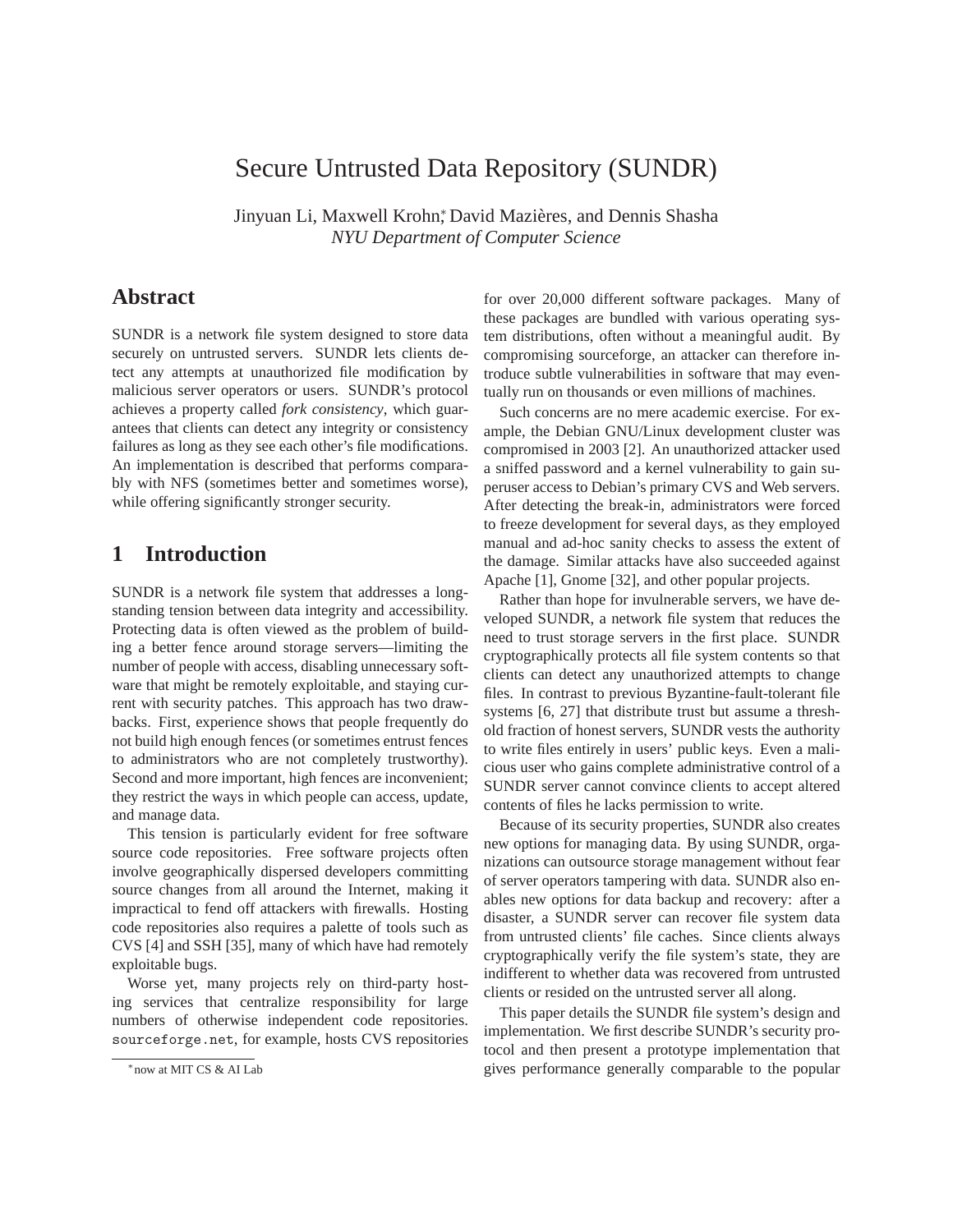NFS file system under both an example software development workload and microbenchmarks. Our results show that applications like CVS can benefit from SUNDR's strong security guarantees while paying a digestible performance penalty.

## **2 Setting**

SUNDR provides a file system interface to remote storage, like NFS [29] and other network file systems. To secure a source code repository, for instance, members of a project can mount a remote SUNDR file system on directory /sundr and use /sundr/cvsroot as a CVS repository. All checkouts and commits then take place through SUNDR, ensuring users will detect any attempts by the hosting site to tamper with repository contents.

Figure 1 shows SUNDR's basic architecture. When applications access the file system, the client software internally translates their system calls into a series of *fetch* and *modify* operations, where fetch means retrieving a file's contents or validating a cached local copy, and modify means making new file system state visible to other users. Fetch and modify, in turn, are implemented in terms of SUNDR protocol RPCs to the server. Section 3 explains the protocol, while Section 5 describes the server design.

To set up a SUNDR server, one runs the server software on a networked machine with dedicated SUNDR disks or partitions. The server can then host one or more file systems. To create a file system, one generates a public/private *superuser* signature key pair and gives the public key to the server, while keeping the private key secret. The private key provides exclusive write access to the root directory of the file system. It also directly or indirectly allows access to any file below the root. However, the privileges are confined to that one file system. Thus, when a SUNDR server hosts multiple file systems with different superusers, no single person has write access to all files.

Each user of a SUNDR file system also has a signature key. When establishing an account, users exchange public keys with the superuser. The superuser manages accounts with two superuser-owned file in the root directory of the file system: .sundr.users lists users' public keys and numeric IDs, while .sundr.group designates groups and their membership. To mount a file system, one must specify the superuser's public key as a command-line argument to the client, and must furthermore give the client access to a private key. (SUNDR could equally well manage keys and groups with more flexible certificate schemes; the system only requires some way for users to validate each other's keys and group membership.)

Throughout this paper, we use the term *user* to desig-



Figure 1: Basic SUNDR architecture.

nate an entity possessing the private half of a signature key mapped to some user ID in the .sundr.users file. Depending on context, this can either be the person who owns the private key, or a client using the key to act on behalf of the user. However, SUNDR assumes a user is aware of the last operation he or she has performed. In the implementation, the client remembers the last operation it has performed on behalf of each user. To move between clients, a user needs both his or her private key and the last operation performed on his or her behalf (concisely specified by a version number). Alternatively, one person can employ multiple user IDs (possibly with the same public key) for different clients, assigning all file permissions to a personal group.

SUNDR's architecture draws an important distinction between the administration of servers and the administration of file systems. To administer a server, one does not need any private superuser keys.<sup>1</sup> In fact, for best security, key pairs should be generated on separate, trusted machines, and private keys should never reside on the server, even in memory. Important keys, such as the superuser key, should be stored off line when not in use (for example on a floppy disk, encrypted with a passphrase).

## **3 The SUNDR protocol**

SUNDR's protocol lets clients detect unauthorized attempts to modify files, even by attackers in control of the server. When the server behaves correctly, a fetch reflects exactly the authorized modifications that happened before it.<sup>2</sup> We call this property *fetch-modify consistency*.

If the server is dishonest, clients enforce a slightly

<sup>&</sup>lt;sup>1</sup>The server does actually have its own public key, but only to prevent network attackers from "framing" honest servers; the server key is irrelevant to SUNDR's security against compromised servers.

<sup>2</sup>Formally, *happens before* can be any irreflexive partial order that preserves the temporal order of non-concurrent operations (as in Linearizability [11]), orders any two operations by the same client, and orders a modification with respect to any other operation on the same file.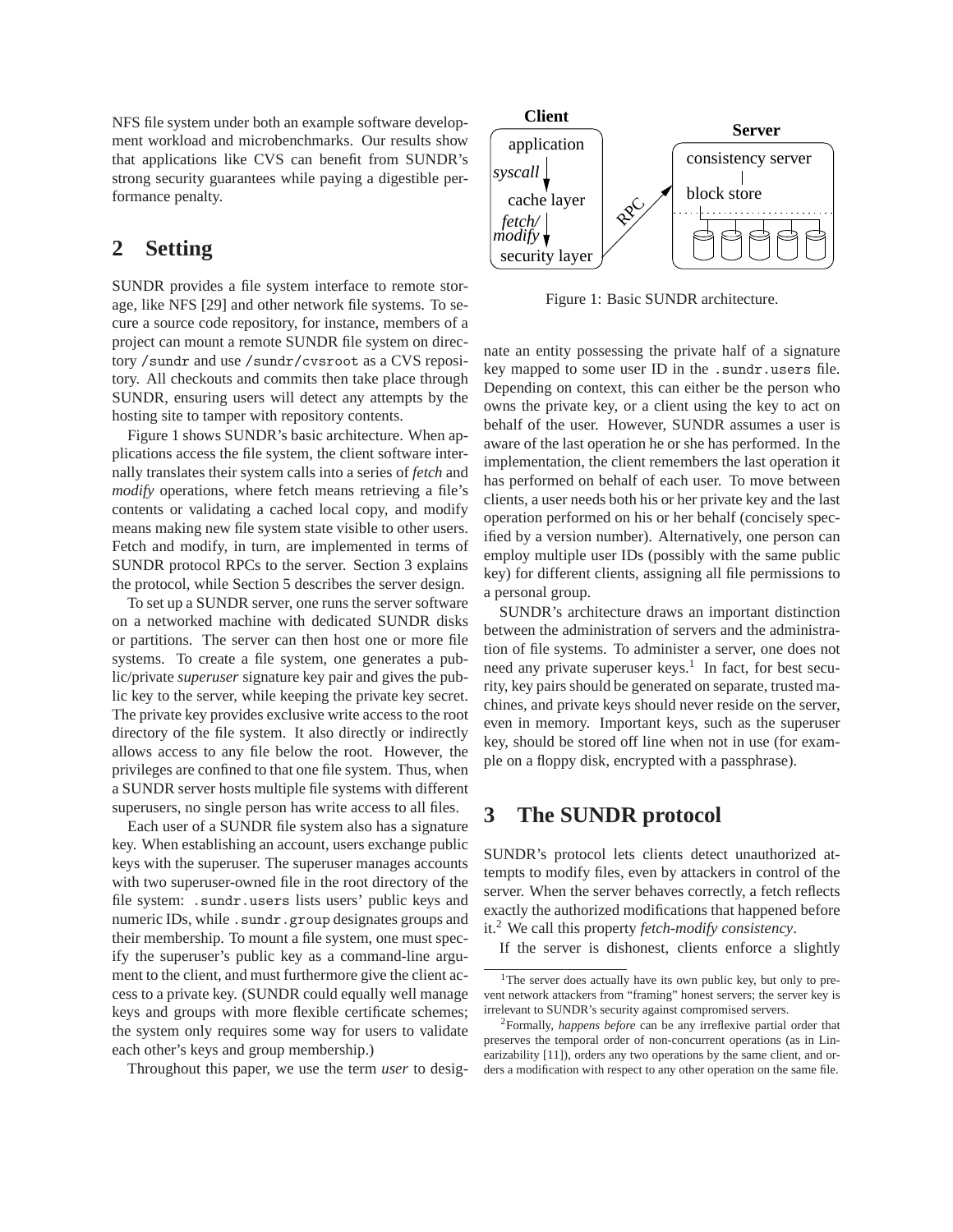weaker property called *fork consistency*. Intuitively, under fork consistency, a dishonest server could cause a fetch by a user  $A$  to miss a modify by  $B$ . However, either user will detect the attack upon seeing a subsequent operation by the other. Thus, to perpetuate the deception, the server must fork the two user's views of the file system. Put equivalently, if A's client accepts some modification by  $B$ , then at least until  $B$  performed that modification, both users had identical, fetch-modify-consistent views of the file system.

We have formally specified fork consistency [16], and, assuming digital signatures and a collision-resistant hash function, proven SUNDR's protocol achieves it [17]. Therefore, a violation of fork consistency means the underlying cryptography was broken, the implementation deviated from the protocol, or there is a flaw in our mapping from high-level Unix system calls to low-level fetch and modify operations.

In order to discuss the implications of fork consistency and to describe SUNDR, we start with a simple straw-man file system that achieves fork consistency at the cost of great inefficiency (Section 3.1). We then propose an improved system with more reasonable bandwidth requirements called "Serialized SUNDR" (Section 3.3). We finally relax serialization requirements, to arrive at "concurrent SUNDR," the system we have built (Section 3.4).

### **3.1 A straw-man file system**

In the roughest approximation of SUNDR, the straw-man file system, we avoid any concurrent operations and allow the system to consume unreasonable amounts of bandwidth and computation. The server maintains a single, untrusted global lock on the file system. To fetch or modify a file, a user first acquires the lock, then performs the desired operation, then releases the lock. So long as the server is honest, the operations are totally ordered and each operation completes before the next begins.

The straw-man file server stores a complete, ordered list of every fetch or modify operation ever performed. Each operation also contains a digital signature from the user who performed it. The signature covers not just the operation but also *the complete history of all operations that precede it*. For example, after five operations, the history might appear as follows:

| $\left  \text{ fetch}(f_2) \right  \text{mod}(f_3)$ $\left  \text{ fetch}(f_3) \right  \text{mod}(f_2)$ $\left  \text{ fetch}(f_2) \right $ |        |        |        |        |
|---------------------------------------------------------------------------------------------------------------------------------------------|--------|--------|--------|--------|
| user A                                                                                                                                      | user B | user A | user A | user B |
| S <sub>1</sub> g                                                                                                                            | S1g    | S1g    | S1g    | S1Q    |

To fetch or modify a file, a client acquires the global lock, downloads the entire history of the file system, and validates each user's most recent signature. The client also checks that its own user's previous operation is in the downloaded history (unless this is the user's very first operation on the file system).

The client then traverses the operation history to construct a local copy of the file system. For each modify encountered, the client additionally checks that the operation was actually permitted, using the user and group files to validate the signing user against the file's owner or group. If all checks succeed, the client appends a new operation to the list, signs the new history, sends it to the server, and releases the lock. If the operation is a modification, the appended record contains new contents for one or more files or directories.

Now consider, informally, what a malicious server can do. To convince a client of a file modification, the server must send it a signed history. Assuming the server does not know users' keys and cannot forge signatures, any modifications clients accept must actually have been signed by an authorized user. The server can still trick users into signing inappropriate histories, however, by concealing other users' previous operations. For instance, consider what would happen in the last operation of the above history if the server failed to show user  $B$  the most recent modification to file  $f_2$ . Users A and B would sign the following histories:

| user A:    | $fetch(f_2)$<br>user A<br>sig | $mod(f_3)$<br>user B<br>sig | $fetch(f_3)$<br>user A<br>$\overline{\text{sig}}$ | $mod(f_2)$<br>user A<br>sig |
|------------|-------------------------------|-----------------------------|---------------------------------------------------|-----------------------------|
|            | $fetch(f_2)$                  | $mod(f_3)$                  | $fetch(f_3)$                                      | fetch $(f_2)$               |
| user $B$ : | user A                        | user B                      | user A                                            | user B                      |
|            | sig                           | sig                         | S1g                                               | S <sub>1</sub> g            |

Neither history is a prefix of the other. Since clients always check for their own user's previous operation in the history, from this point on, A will sign only extensions of the first history and  $B$  will sign only extensions of the second. Thus, while before the attack the users enjoyed fetch-modify consistency, after the attack the users have been forked.

Suppose further that the server acts in collusion with malicious users or otherwise comes to possess the signature keys of compromised users. If we restrict the analysis to consider only histories signed by honest (i.e., uncompromised) users, we see that a similar forking property holds. Once two honest users sign incompatible histories, they cannot see each others' subsequent operations without detecting the problem. Of course, since the server can extend and sign compromised users' histories, it can change any files compromised users can write. The re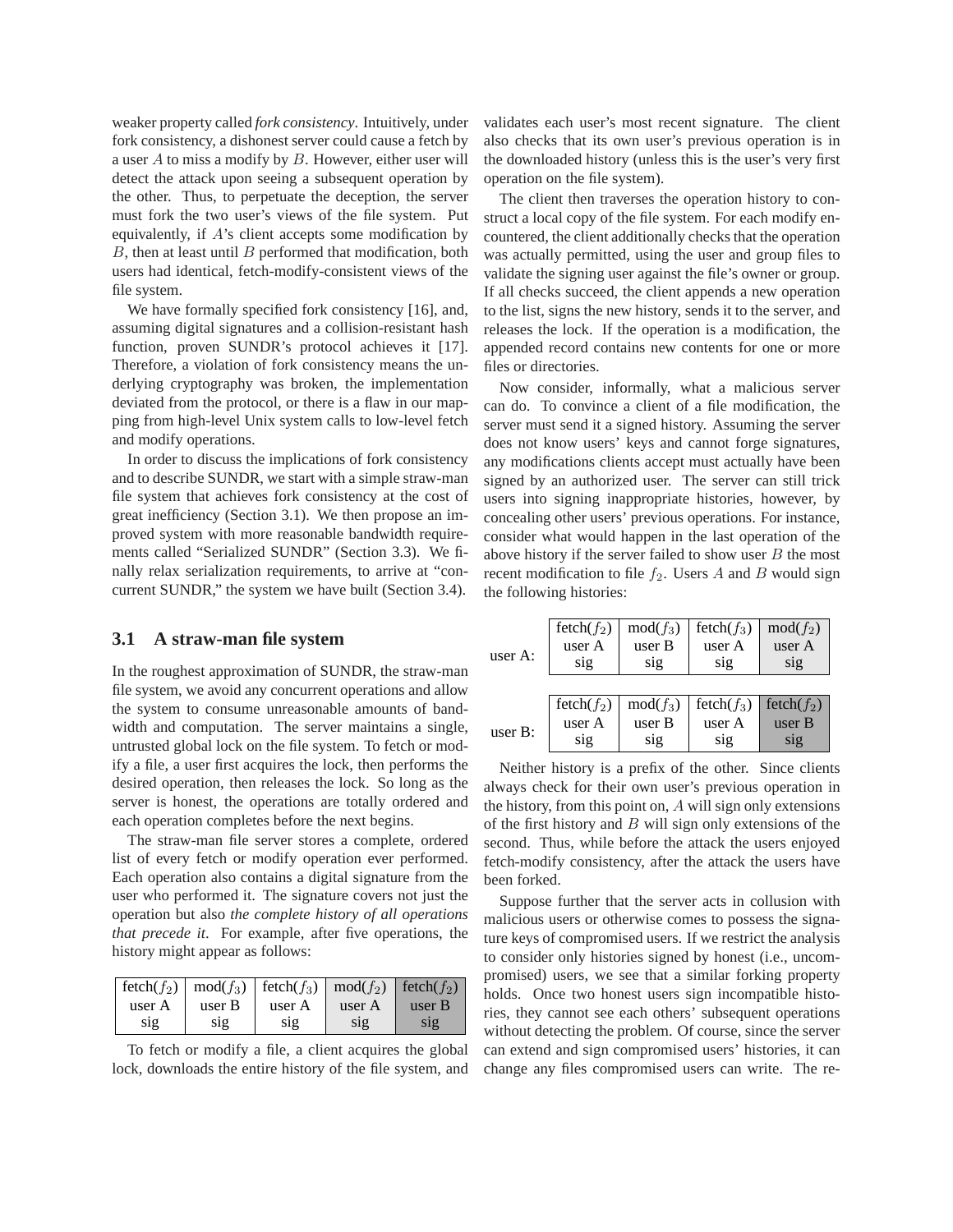maining files, however, can be modified only in honest users' histories and thus continue to be fork consistent.

### **3.2 Implications of fork consistency**

Fork consistency is the strongest notion of integrity possible without on-line trusted parties. Suppose user A comes on line, modifies a file, and goes off line. Later, B comes on line and reads the file. If B doesn't know whether A has accessed the file system, it cannot detect an attack in which the server simply discards A's changes. Fork consistency implies this is the only type of undetectable attack by the server on file integrity or consistency. Moreover, if A and B ever communicate or see each other's future file system operations, they can detect the attack.

Given fork consistency, one can leverage any trusted parties that are on line to gain stronger consistency, even fetch-modify consistency. For instance, as described later in Section 5, the SUNDR server consists of two programs, a block store for handling data, and a consistency server with a very small amount of state. Moving the consistency server to a trusted machine trivially guarantees fetch-modify consistency. The problem is that trusted machines may have worse connectivity or availability than untrusted ones.

To bound the window of inconsistency without placing a trusted machine on the critical path, one can use a "time stamp box" with permission to write a single file. The box could simply update that file through SUNDR every 5 seconds. All users who see the box's updates know they could only have been partitioned from each other in the past 5 seconds. Such boxes could be replicated for Byzantine fault tolerance, each replica updating a single file.

Alternatively, direct client-client communication can be leveraged to increase consistency. Users can write login and logout records with current network addresses to files so as to find each other and continuously exchange information on their latest operations. If a malicious server cannot disrupt network communication between clients, it will be unable to fork the file system state once on-line clients know of each other. Those who deem malicious network partitions serious enough to warrant service delays in the face of client failures can conservatively pause file access during communication outages.

### **3.3 Serialized SUNDR**

The straw-man file system is impractical for two reasons. First, it must record and ship around complete file system operation histories, requiring enormous amounts of bandwidth and storage. Second, the serialization of operations through a global lock is impractical for a multi-user

network file system. This subsection explains SUNDR's solution to the first problem; we describe a simplified file system that still serializes operations with a global lock, but is in other respects similar to SUNDR. Subsection 3.4 explains how SUNDR lets clients execute non-conflicting operations concurrently.

Instead of signing operation histories, as in the strawman file system, SUNDR effectively takes the approach of signing file system snapshots. Roughly speaking, users sign messages that tie together the complete state of all files with two mechanisms. First, all files writable by a particular user or group are efficiently aggregated into a single hash value called the *i-handle* using *hash trees* [18]. Second, each i-handle is tied to the latest version of every other i-handle using *version vectors* [23].

#### **3.3.1 Data structures**

Before delving into the protocol's details, we begin by describing SUNDR's storage interface and data structures. Like several recent file systems [9, 20], SUNDR names all on-disk data structures by cryptographic handles. The block store indexes most persistent data structures by their 20-byte SHA-1hashes, making the server a kind of large, high-performance hash table. It is believed to be computationally infeasible to find any two different data blocks with the same SHA-1 hash. Thus, when a client requests the block with a particular hash, it can check the integrity of the response by hashing it. An incidental benefit of hash-based storage is that blocks common to multiple files need be stored only once.

SUNDR also stores messages signed by users. These are indexed by a hash of the public key and an index number (so as to distinguish multiple messages signed by the same key).

Figure 2 shows the persistent data structures SUNDR stores and indexes by hash, as well as the algorithm for computing i-handles. Every file is identified by a  $\langle$  principal, i-number $\rangle$  pair, where principal is the user or group allowed to write the file, and i-number is a perprincipal inode number. Directory entries map file names onto  $\langle$  principal, i-number $\rangle$  pairs. A per-principal data structure called the *i-table* maps each i-number in use to the corresponding inode. User i-tables map each inumber to a hash of the corresponding inode, which we call the file's *i-hash*. Group i-tables add a level of indirection, mapping a group i-number onto a user i-number. (The indirection allows the same user to perform multiple successive writes to a group-owned file without updating the group's i-handle.) Inodes themselves contain SHA-1 hashes of file data blocks and indirect blocks.

Each i-table is stored as a B+-tree, where internal nodes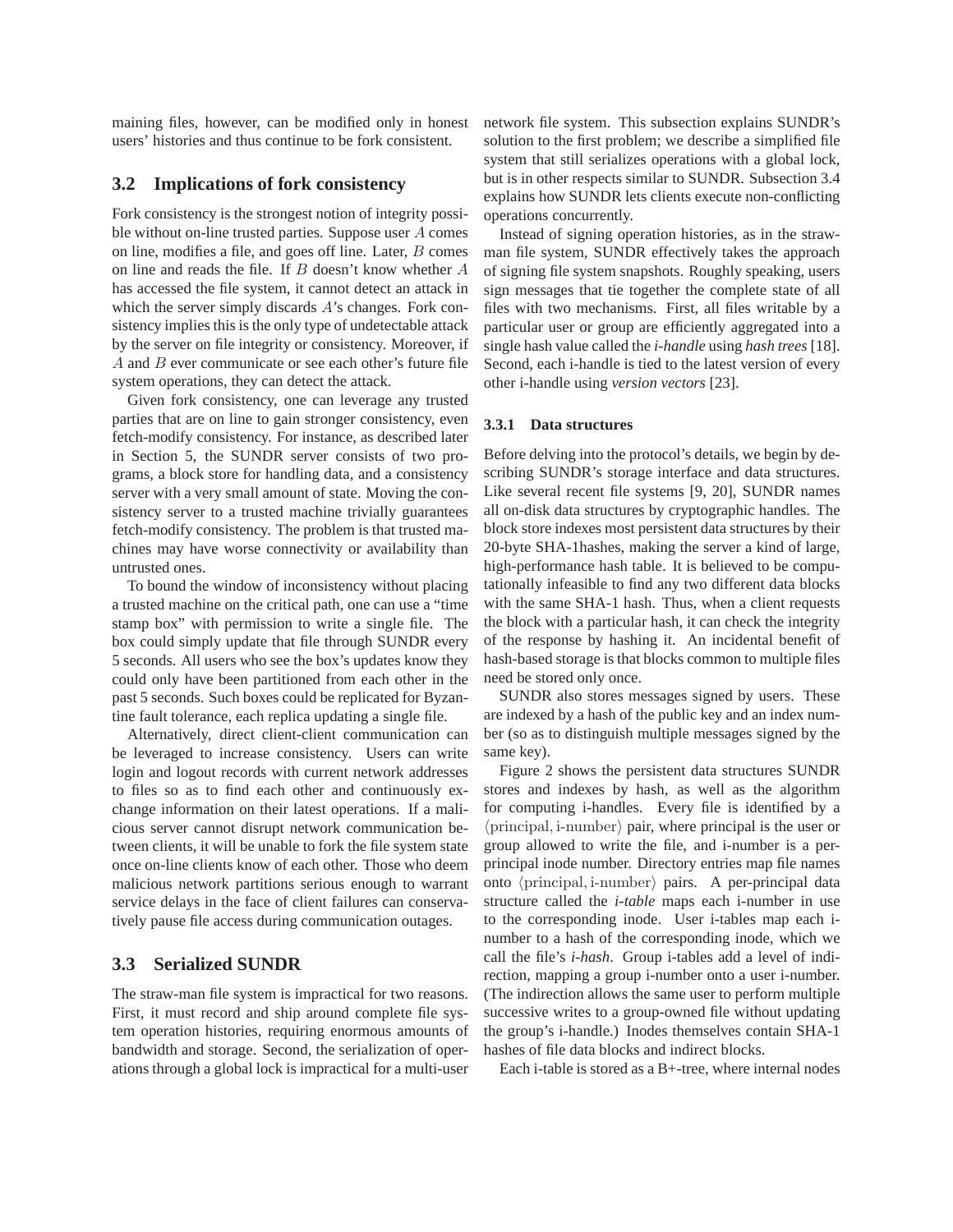

Figure 2: User and group i-handles. An *i-handle* is the root of a hash tree containing a user or group *i-table*. (H denotes SHA-1, while H<sup>∗</sup> denotes recursive application of SHA-1 to compute the root of a hash tree.) A *group i-table* maps group inode numbers to user inode numbers. A *user i-table* maps a user's inode numbers to i-hashes. An *i-hash* is the hash of an inode, which in turn contains hashes of file data blocks.

contain the SHA-1 hashes of their children, thus forming a hash tree. The hash of the B+-tree root is the i-handle. Since the block store allows blocks to be requested by SHA-1 hash, given a user's i-handle, a client can fetch and verify any block of any file in the user's i-table by recursively requesting the appropriate intermediary blocks. The next question, of course, is how to obtain and verify a user's latest i-handle.

#### **3.3.2 Protocol**

i-handles are stored in digitally-signed messages known as *version structures*, shown in Figure 3. Each version structure is signed by a particular user. The structure must always contain the user's i-handle. In addition, it can optionally contain one or more i-handles of groups to which the user belongs. Finally, the version structure contains a version vector consisting of a version number for every user and group in the system.

When user  $u$  performs a file system operation,  $u$ 's client acquires the global lock and downloads the latest version structure for each user and group. We call this set of version structures the *version structure list*, or VSL. (Much of the VSL's transfer can be elided if only a few users and groups have changed version structures since the user's last operation.) The client then computes a new version structure z by potentially updating i-handles and by setting the version numbers in  $z$  to reflect the current state of the file system.

More specifically, to set the i-handles in  $z$ , on a fetch,



Figure 3: A version structure containing a group i-handle.

the client simply copies  $u$ 's previous i-handle into  $z$ , as nothing has changed. For a modify, the client computes and includes new i-handles for  $u$  and for any groups whose i-tables it is modifying.

The client then sets  $z$ 's version vector to reflect the version number of each VSL entry. For any version structure like z, and any principal (user or group) p, let  $z[p]$  denote  $p$ 's version number in  $z$ 's version vector (or 0 if  $z$  contains no entry for  $p$ ). For each principal  $p$ , if  $y_p$  is  $p$ 's entry in the VSL (i.e., the version structure containing  $p$ 's latest i-handle), set  $z[p] \leftarrow y_p[p]$ .

Finally, the client bumps version numbers to reflect the i-handles in z. It sets  $z[u] \leftarrow z[u] + 1$ , since z always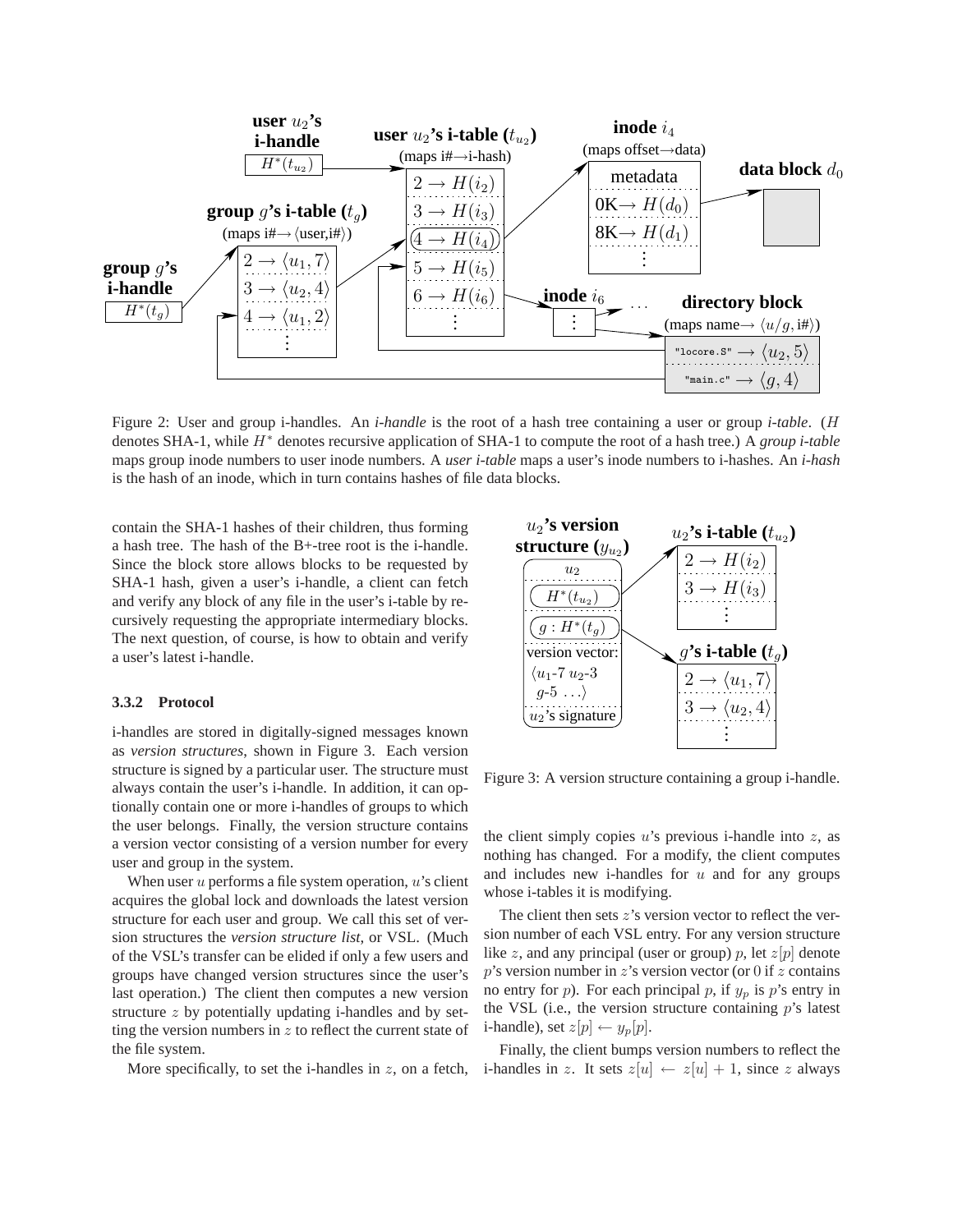

Figure 4: Signed version structures with a forking attack.

contains  $u$ 's i-handle, and for any group  $q$  whose i-handle z contains, sets  $z[q] \leftarrow z[q] + 1$ .

The client then checks the VSL for consistency. Given two version structures x and y, we define  $x \leq y$  iff  $\forall p \ x[p] \leq y[p]$ . To check consistency, the client verifies that the VSL contains  $u$ 's previous version structure, and that the set of all VSL entries combined with  $z$  is totally ordered by  $\leq$ . If it is, the user signs the new version structure and sends it to the server with a COMMIT RPC. The server adds the new structure to the VSL and retires the old entries for updated i-handles, at which point the client releases the file system lock.

Figure 4 revisits the forking attack from the end of Section 3.1, showing how version vectors evolve in SUNDR. With each version structure signed, a user reflects the highest version number seen from every other user, and also increments his own version number to reflect the most recent i-handle. A violation of consistency causes users to sign *incompatible* version structures—i.e., two structures x and y such that  $x \not\leq y$  and  $y \not\leq x$ . In this example, the server performs a forking attack after step 3. User A updates his i-handle from  $h_A$  to  $h'_A$  in 4, but in 5,  $B$  is not aware of the change. The result is that the two version structures signed in 4 and 5 are incompatible.

Just as in the straw-man file system, once two users have signed incompatible version structures, they will never again sign compatible ones, and thus cannot ever see each other's operations without detecting the attack (as proven in earlier work [16]).

One optimization worth mentioning is that SUNDR amortizes the cost of recomputing hash trees over several operations. As shown in Figure 5, an i-handle contains not just a hash tree root, but also a small log of changes that have been made to the i-table. The change log furthermore avoids the need for other users to fetch i-table blocks



Figure 5: i-table for group g, showing the change log.  $t'_g$ is a recent i-table; applying the log to  $t'_g$  yields  $t_g$ .

when re-validating a cached file that has not changed since the hash tree root was last computed.

#### **3.4 Concurrent SUNDR**

While the version structures in SUNDR detect inconsistency, serialized SUNDR is too conservative in what it prohibits. Each client must wait for the previous client's version vector before computing and signing its own, so as to reflect the appropriate version numbers. Instead, we would like most operations to proceed concurrently. The only time one client should have to wait for another is when it reads a file the other is in the process of writing.<sup>3</sup>

#### **3.4.1 Update certificates**

SUNDR's solution to concurrent updates is for users to pre-declare a fetch or modify operation before receiving the VSL from the server. They do so with signed messages called *update certificates*. If  $y_u$  is u's current VSL entry, an update certificate for u's next operation contains:

- u's next version number  $(y_u[u] + 1$ , unless u is pipelining multiple updates),
- a hash of u's VSL entry  $(H(y_u))$ , and
- a (possibly empty) list of modifications to perform.

Each modification (or *delta*) can be one of four types:

- Set file  $\langle$  user, i# $\rangle$  to i-hash h.
- Set group file  $\langle \text{group}, i\# \rangle$  to  $\langle \text{user}, i\# \rangle$ .
- Set/delete entry *name* in directory  $\langle$ user/group, i $\#$ ).

<sup>&</sup>lt;sup>3</sup>One might wish to avoid waiting for other clients even in the event of such a read-after-write conflict. However, this turns out to be impossible with untrusted servers. If a single signed message could atomically switch between two file states, the server could conceal the change initially, then apply it long after forking the file system, when users should no longer see each others' updates.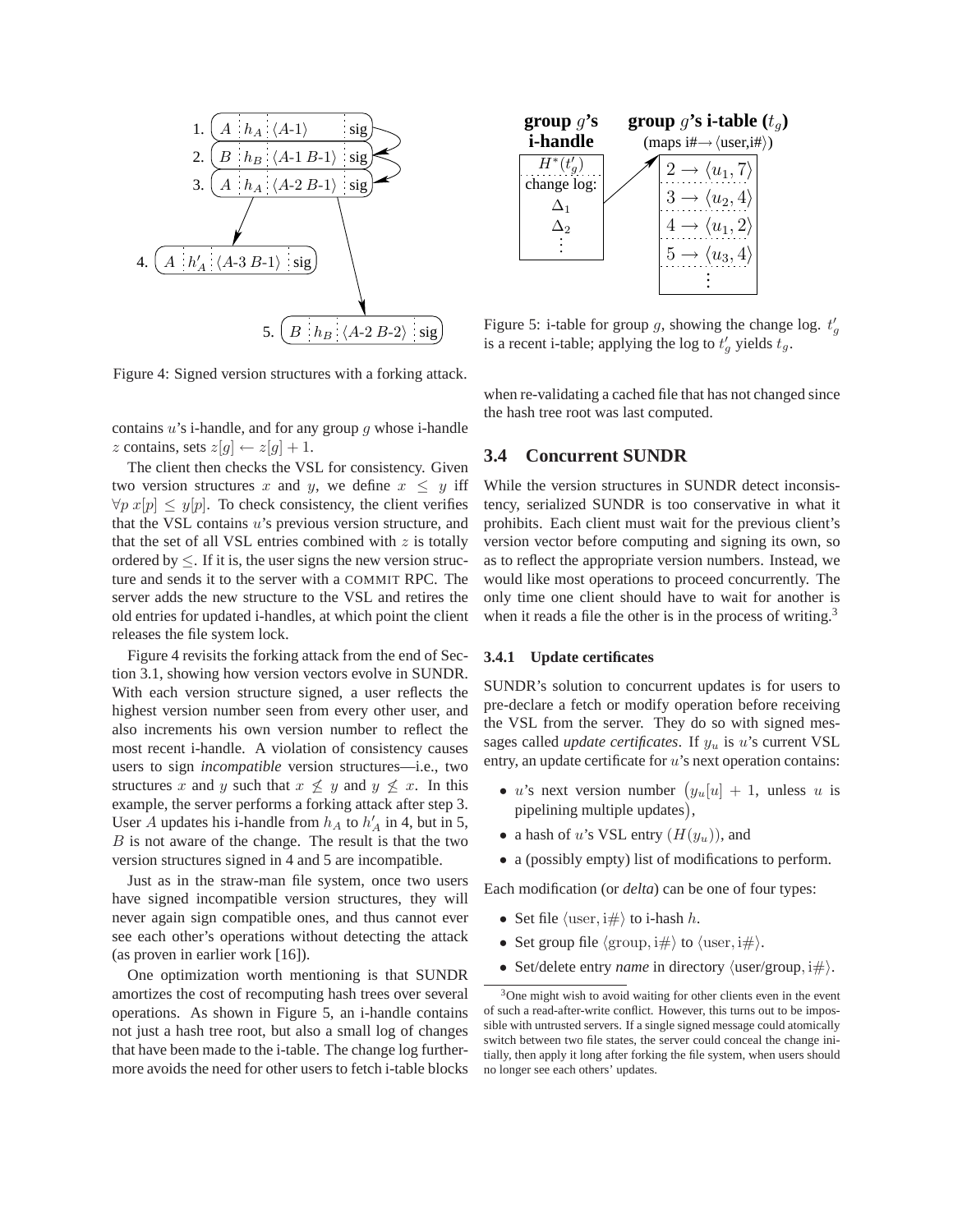• Pre-allocate a range of group *i*-numbers (pointing them to unallocated user i-numbers).

The client sends the update certificate to the server in an UPDATE RPC. The server replies with both the VSL and a list of all pending operations not yet reflected in the VSL, which we call the *pending version list* or PVL.

Note that both fetch and modify operations require UP-DATE RPCs, though fetches contain no deltas. (The RPC name refers to updating the VSL, not file contents.) Moreover, when executing complex system calls such as *rename*, a single UPDATE RPC may contain deltas affecting multiple files and directories, possibly in different i-tables.

An honest server totally orders operations according to the arrival order of UPDATE RPCs. If operation  $\mathcal{O}_1$  is reflected in the VSL or PVL returned for  $\mathcal{O}_2$ 's UPDATE RPC, then we say  $\mathcal{O}_1$  *happened before*  $\mathcal{O}_2$ . Conversely, if  $\mathcal{O}_2$  is reflected in  $\mathcal{O}_1$ 's VSL or PVL, then  $\mathcal{O}_2$  happened before  $\mathcal{O}_1$ . If neither happened before the other, then the server has mounted a forking attack.

When signing an update certificate, a client cannot predict the version vector of its next version structure, as the vector may depend on concurrent operations by other clients. The server, however, knows *precisely* what operations the forthcoming version structure must reflect. For each update certificate, the server therefore calculates the forthcoming version structure, except for the i-handle. This unsigned version structure is paired with its update certificate in the PVL, so that the PVL is actually a list of  $\langle$ update certificate, unsigned version structure $\rangle$  pairs.

The algorithm for computing a new version structure,  $z$ , begins as in serialized SUNDR: for each principal  $p$ , set  $z[p] \leftarrow y_p[p]$ , where  $y_p$  is p's entry in the VSL. Then, z's version vector must be incremented to reflect pending updates in the PVL, including  $u$ 's own. For user version numbers, this is simple; for each update certificate signed by user u, set  $z[u] \leftarrow z[u] + 1$ . For groups, the situation is complicated by the fact that operations may commit out of order when slow and fast clients update the same i-table. For any PVL entry updating group  $q$ 's i-table, we wish to increment  $z[g]$  if and only if the PVL entry happened after  $y_a$  (since we already initialized  $z[q]$  with  $y_a[q]$ ). We determine whether or not to increment the version number by comparing  $y_g$  to the PVL entry's unsigned version vector, call it  $\ell$ . If  $\ell \not\leq y_g$ , set  $z[g] \leftarrow z[g] + 1$ . The result is the same version vector one would obtain in serialized SUNDR by waiting for all previous version structures.

Upon receiving the VSL and PVL, a client ensures that the VSL, the unsigned version structures in the PVL, and its new version structure are totally ordered. It also checks for conflicts. If none of the operations in the PVL change files the client is currently fetching or group i-tables it is modifying, the client simply signs a new version structure and sends it to the server for inclusion in the VSL.

#### **3.4.2 Update conflicts**

If a client is fetching a file and the PVL contains a modification to that file, this signifies a read-after-write conflict. In this case, the client still commits its version structure as before but then waits for fetched files to be committed to the VSL before returning to the application. (A FETCHPENDING RPC lets clients request a particular version structure from the server as soon as it arrives.)

A trickier situation occurs when the PVL contains a modification to a group i-handle that the client also wishes to modify, signifying a write-after-write conflict. How should a client, u, modifying a group  $g$ 's i-table,  $t<sub>a</sub>$ , recompute g's i-handle,  $h_q$ , when other operations in the PVL also affect  $t_q$ ? Since any operation in the PVL happened before  $u$ 's new version structure, call it  $z$ , the handle  $h_q$  in z must reflect all operations on  $t_q$  in the PVL. On the other hand, if the server has behaved incorrectly, one or more of the forthcoming version structures corresponding to these PVL entries may be incompatible with  $z$ . In this case, it is critical that  $z$  not somehow "launder" operations that should have alerted people to the server's misbehavior.

Recall that clients already check the PVL for read-afterwrite conflicts. When a client sees a conflicting modification in the PVL, it will wait for the corresponding VSL entry even if  $u$  has already incorporated the change in  $h_q$ . However, the problem remains that a malicious server might prematurely drop entries from the PVL, in which case a client could incorrectly fetch modifications reflected by  $t_q$  but never properly committed.

The solution is for  $u$  to incorporate any modifications of  $t_q$  in the PVL not yet reflected in  $y_q$ , and also to record the current contents of the PVL in a new field of the version structure. In this way, other clients can detect missing PVL entries when they notice those entries referenced in u's version structure. Rather than include the full PVL, which might be large,  $u$  simply records, for each PVL entry, the user performing the operation, that user's version number for the operation, and a hash of the expected version structure with i-handles omitted.

When  $u$  applies changes from the PVL, it can often do so by simply appending the changes to the change log of g's i-handle, which is far more efficient than rehashing the  $i$ -table and often saves  $u$  from fetching uncached portions of the i-table.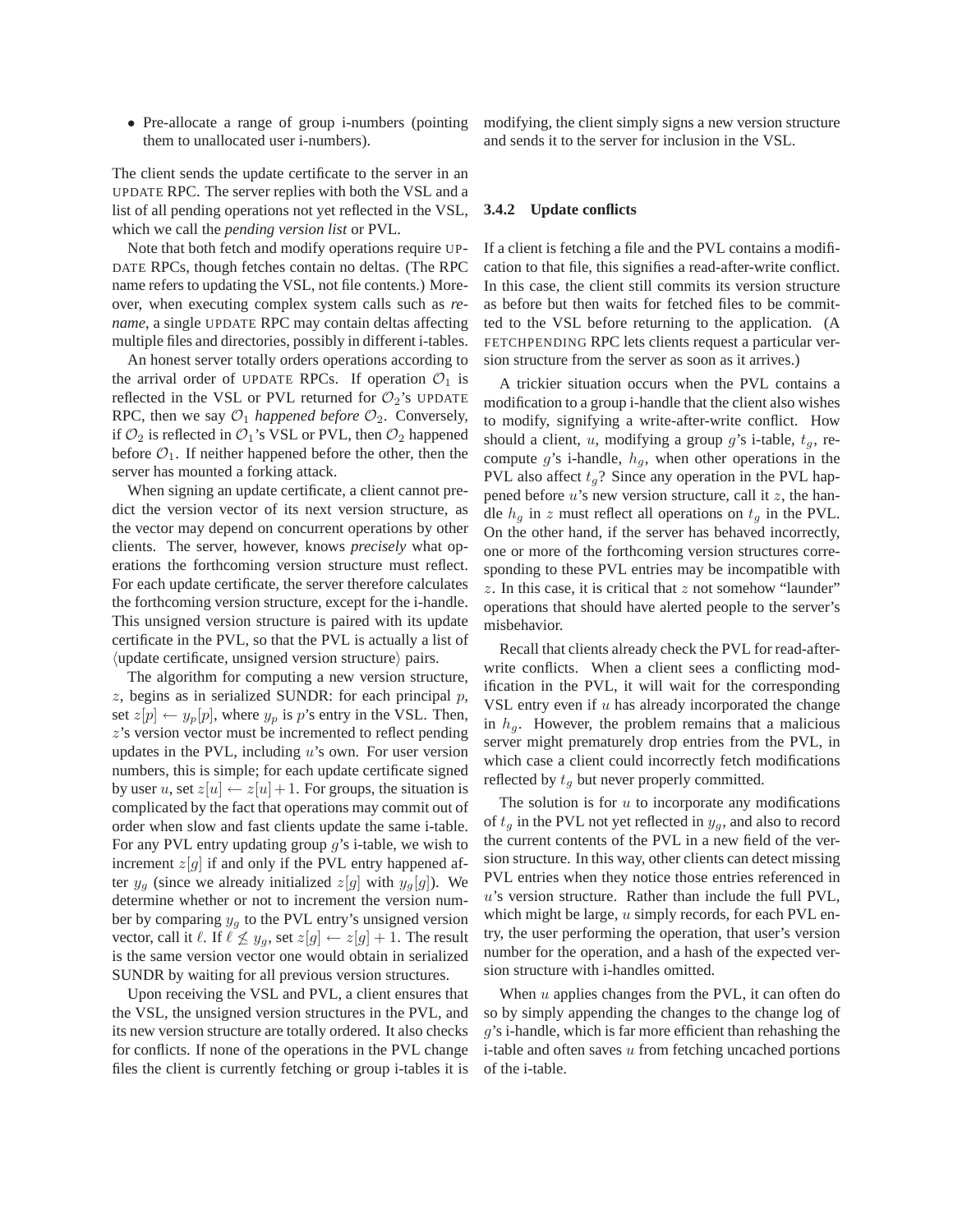

Figure 6: Concurrent updates to /sundr/tmp/ by different users.

#### **3.4.3 Example**

Figure 6 shows an example of two users  $u_1$  and  $u_2$  in the group g modifying the same directory.  $u_1$  creates file X while  $u_2$  creates Y, both in /sundr/tmp/. The directory is group-writable, while the files are not. (For the example, we assume no other pending updates.)

Assume /sundr/tmp/ is mapped to group  $g$ 's inumber 4. User  $u_1$  first calculates the i-hash of file X, call it  $h_X$ , then allocates his own i-number for X, call it 7.  $u_1$  then allocates another i-number, 8, to hold the contents of the modified directory. Finally,  $u_1$  sends the server an update certificate declaring three deltas, namely the mapping of file  $\langle u_1, 7 \rangle$  to i-hash  $h_X$ , the addition of entry ("X"  $\rightarrow$   $\langle u_1, 7 \rangle$ ) to the directory, and the re-mapping of g's i-number 4 to  $\langle u_1, 8 \rangle$ .

 $u_2$  similarly sends the server an update certificate for the creation of file Y in /sundr/tmp/. If the server orders  $u_1$ 's update before  $u_2$ 's, it will respond to  $u_1$  with the VSL and a PVL containing only  $u_1$ 's update, while it will send  $u_2$  a PVL reflecting both updates.  $u_2$  will therefore apply  $u_1$ 's modification to the directory before computing the i-handle for  $g$ , incorporating  $u_1$ 's directory entry for X.  $u_2$  would also ordinarily incorporate  $u_1$ 's re-mapping of the directory  $\langle g, 4 \rangle \rightarrow \langle u_1, 7 \rangle$ , except that  $u_2$ 's own remapping of the same directory supersedes  $u_1$ 's.

An important subtlety of the protocol, shown in Figure 7, is that  $u_2$ 's version structure contains a hash of  $u_1$ 's forthcoming version structure (without i-handles). This ensures that if the server surreptitiously drops  $u_1$ 's update certificate from the PVL before  $u_1$  commits, whoever sees the incorrect PVL must be forked from both  $u_1$  and  $u_2$ .



Figure 7: A pending update by user  $u_1$ , reflected in user  $u_2$ 's version structure.

## **4 Discussion**

SUNDR only detects attacks; it does not resolve them. Following a server compromise, two users might find themselves caching divergent copies of the same directory tree. Resolving such differences has been studied in the context of optimistic file system replication [13, 22], though invariably some conflicts require applicationspecific reconciliation. With CVS, users might employ CVS's own merging facilities to resolve forks.

SUNDR's protocol leaves considerable opportunities for compression and optimization. In particular, though version structure signatures must cover a version vector with all users and groups, there is no need to transmit entire vectors in RPCs. By ordering entries from most- to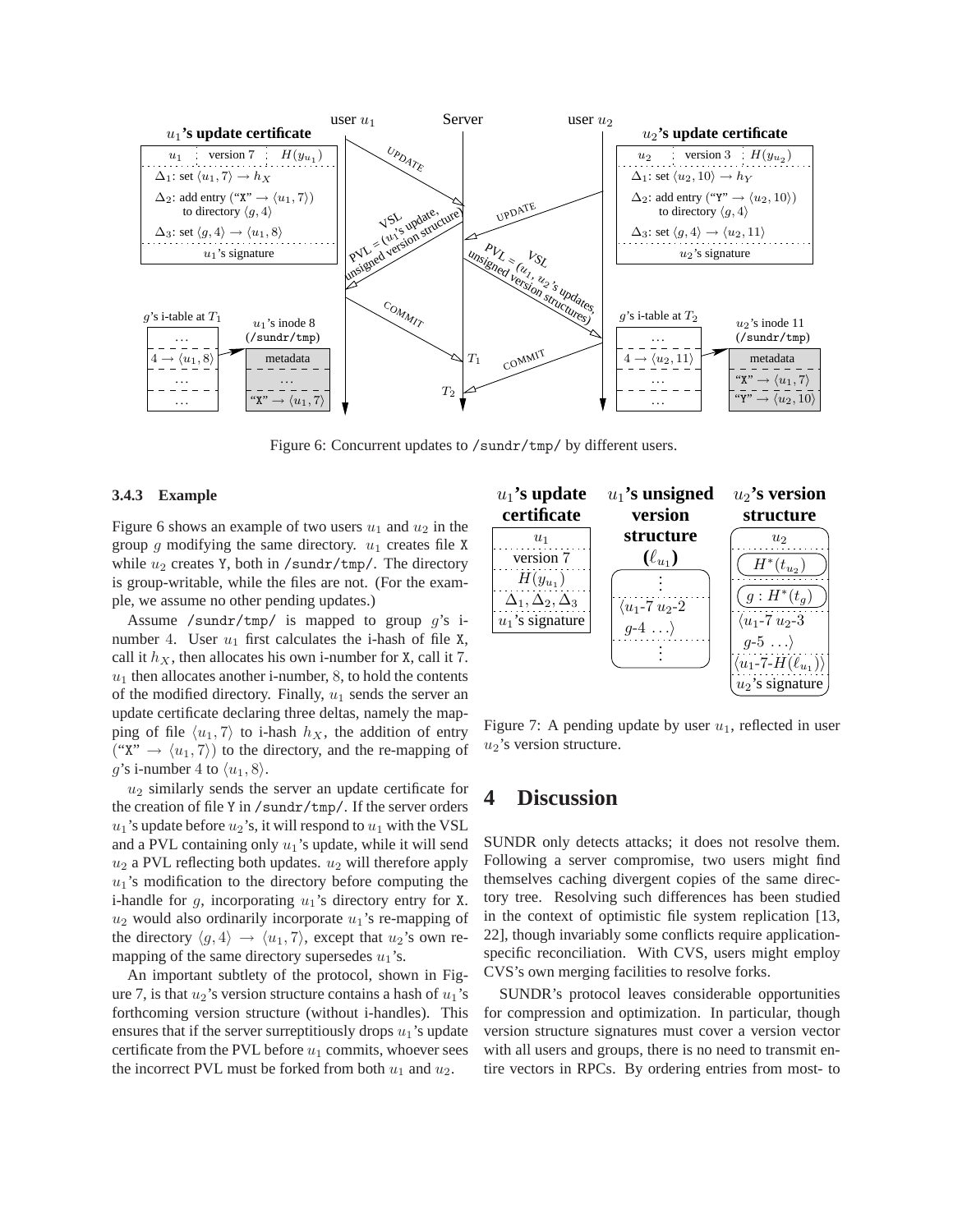least-recently updated, the tail containing idle principals can be omitted on all but a client's first UPDATE RPC. Moreover, by signing a hash of the version vector and hashing from oldest to newest, clients could also pre-hash idle principals' version numbers to speed version vector signatures. Finally, the contents of most unsigned version structures in the PVL is implicit based on the order of the PVL and could be omitted (since the server computes unsigned version structures deterministically based on the order in which it receives UPDATE RPCs). None of these optimizations is currently implemented.

SUNDR's semantics differ from those of traditional Unix. Clients supply file modification and inode change times when modifying files, allowing values that might be prohibited in Unix. There is no time of last access. Directories have no "sticky bit." A group-writable file in SUNDR is not owned by a user (as in Unix) but rather is owned by the group; such a file's "owner" field indicates the last user who wrote to it. In contrast to Unix disk quotas, which charge the owner of a group-writable file for writes by other users, if SUNDR's block store enforced quotas, they would charge each user for precisely the blocks written by that user.

One cannot change the owner of a file in SUNDR. However, SUNDR can copy arbitrarily large files at the cost of a few pointer manipulations, due to its hash-based storage mechanism. Thus, SUNDR implements *chown* by creating a copy of the file owned by the new user or group and updating the directory entry to point to the new copy. Doing so requires write permission on the directory and changes the semantics of hard links (since *chown* only affects a single link).

Yet another difference from Unix is that the owner of a directory can delete any entries in the directory, including non-empty subdirectories to which he or she does not have write permission. Since Unix already allows users to rename such directories away, additionally allowing delete permission does not appreciably affect security. In a similar vein, users can create multiple hard links to directories, which could confuse some Unix software, or could be useful in some situations. Other types of malformed directory structure are interpreted as equivalent to something legal (e.g., only the first of two duplicate directory entries counts).

SUNDR does not yet offer read protection or confidentiality. Confidentiality can be achieved through encrypted storage, a widely studied problem [5, 10, 12, 34].

In terms of network latency, SUNDR is comparable with other polling network file systems. SUNDR waits for an UPDATE RPC to complete before returning from an application file system call. If the system call caused only

modifies, or if all fetched data hit in the cache, this is the only synchronous round trip required; the COMMIT can be sent in the background (except for *fsync*). This behavior is similar to systems such as NFS3, which makes an ACCESS RPC on each open and writes data back to the server on each close. We note that callback- or lease-based file systems can actually achieve zero round trips when the server has committed to notifying clients of cache invalidations.

## **5 File system implementation**

The SUNDR client is implemented at user level, using a modified version of the **xfs** device driver from the ARLA file system [33] on top of a slightly modified FreeBSD kernel. Server functionality is divided between two programs, a consistency server, which handles update certificates and version structures, and a block store, which actually stores data, update certificates, and version structures on disk. For experiments in this paper, the block server and consistency server ran on the same machine, communicating over Unix-domain sockets. They can also be configured to run on different machines and communicate over an authenticated TCP connection.

### **5.1 File system client**

The **xfs** device driver used by SUNDR is designed for whole-file caching. When a file is opened, **xfs** makes an upcall to the SUNDR client asking for the file's data. The client returns the identity of a local file that has a cached copy of the data. All reads and writes are performed on the cached copy, without further involvement of SUNDR. When the file is closed (or flushed with *fsync*), if it has been modified, **xfs** makes another upcall asking the client to write the data back to the server. Several other types of upcalls allow **xfs** to look up names in directories, request file attributes, create/delete files, and change metadata.

As distributed, **xfs**'s interface posed two problems for SUNDR. First, **xfs** caches information like local file bindings to satisfy some requests without upcalls. In SUNDR, some of these requests require interaction with the consistency server for the security properties to hold. We therefore modified **xfs** to invalidate its cache tokens immediately after getting or writing back cached data, so as to ensure that the user-level client gets control whenever the protocol requires an UPDATE RPC. We similarly changed **xfs** to defeat the kernel's name cache.

Second, some system calls that should require only a single interaction with the SUNDR consistency server result in multiple kernel vnode operations and **xfs** upcalls. For example, the system call "stat ("a/b/c", &sb)"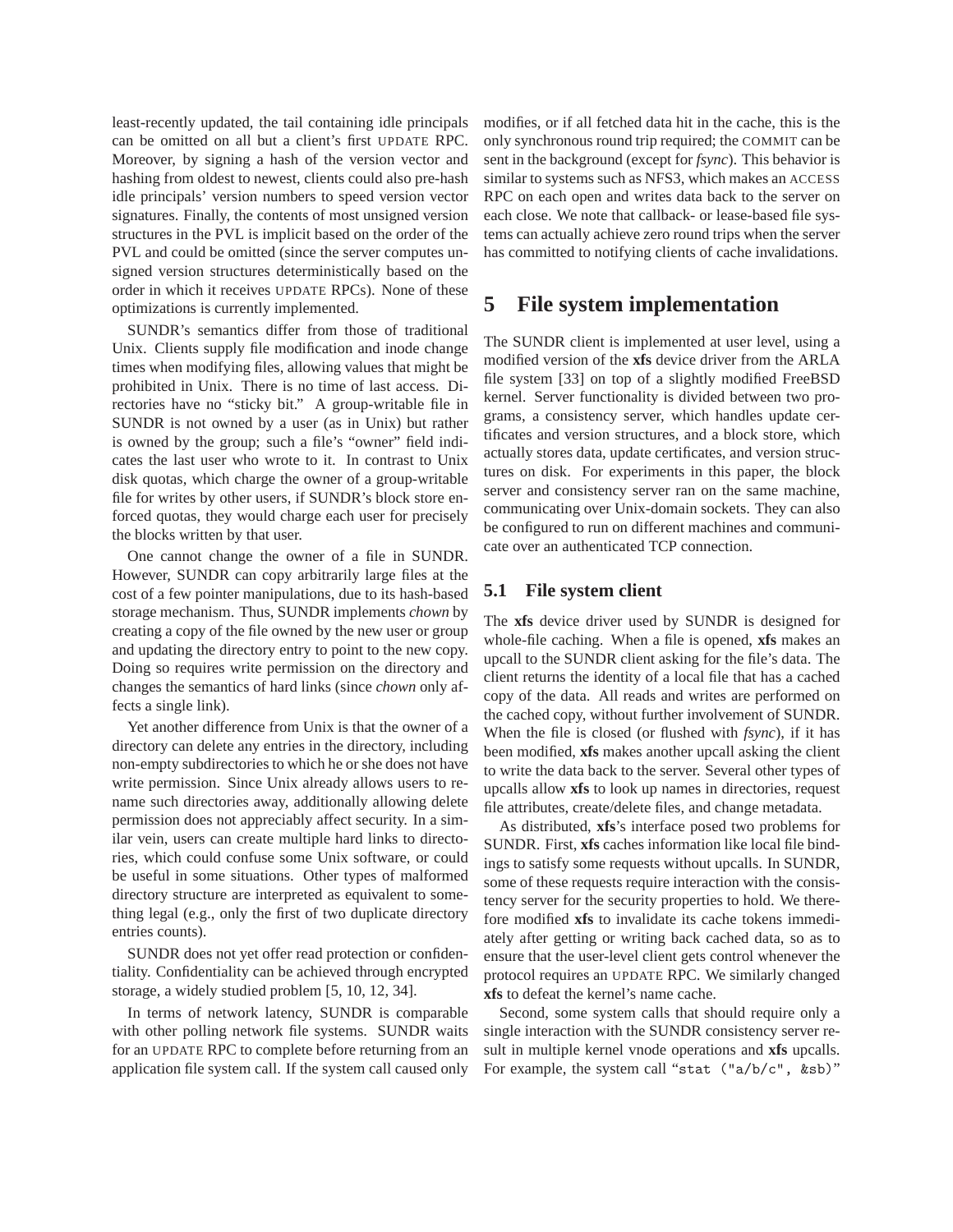results in three **xfs** GETNODE upcalls (for the directory lookups) and one GETATTR. The whole system call should require only one UPDATE RPC. Yet if the user-level client does not know that the four upcalls are on behalf of the same system call, it must check the freshness of its ihandles four separate times with four UPDATE RPCs.

To eliminate unnecessary RPCs, we modified the FreeBSD kernel to count the number of system call invocations that might require an interaction with the consistency server. We increment the counter at the start of every system call that takes a pathname as an argument (e.g., stat, open, readlink, chdir). The SUNDR client memory-maps this counter and records the last value it has seen. If **xfs** makes an upcall that does not change the state of the file system, and the counter has not changed, then the client can use its cached copies of all i-handles.

### **5.2 Signature optimization**

The cost of digital signatures on the critical path in SUNDR is significant. Our implementation therefore uses the ESIGN signature scheme, $4$  which is over an order of magnitude faster than more popular schemes such as RSA. All experiments reported in this paper use 2,048-bit public keys, which, with known techniques, would require a much larger work factor to break than 1,024-bit RSA.

To move verification out of the critical path, the consistency server also processes and replies to an UPDATE RPC before verifying the signature on its update certificate. It verifies the signature after replying, but before accepting any other RPCs from other users. If the signature fails to verify, the server removes the update certificate from the PVL and and drops the TCP connection to the forging client. (Such behavior is acceptable because only a faulty client would send invalid signatures.) This optimization allows the consistency server's verification of one signature to overlap with the client's computation of the next.

Clients similarly overlap computation and network latency. Roughly half the cost of an ESIGN signature is attributable to computations that do not depend on the message contents. Thus, while waiting for the reply to an UP-DATE RPC, the client precomputes its next signature.

#### **5.3 Consistency server**

The consistency server orders operations for SUNDR clients and maintains the VSL and PVL as described in Section 3. In addition, it polices client operations and rejects invalid RPCs, so that a malicious user cannot cause an honest server to fail. For crash recovery, the consistency server must store VSL and PVL to persistent storage *before* responding to client RPCs. The current consistency server stores these to the block server. Because the VSLs and PVLs are small relative to the size of the file system, it would also be feasible to use non-volatile RAM (NVRAM).

## **6 Block store implementation**

A block storage daemon called *bstor* handles all disk storage in SUNDR. Clients interact directly with *bstor* to store blocks and retrieve them by SHA-1 hash value. The consistency server uses *bstor* to store signed update and version structures. Because a SUNDR server does not have signature keys, it lacks permission to repair the file system after a crash. For this reason, *bstor* must synchronously store all data to disk before returning to clients, posing a performance challenge. *bstor* therefore heavily optimizes synchronous write performance.

*bstor*'s basic idea is to write incoming data blocks to a temporary log, then to move these blocks to Venti-like storage in batches. Venti [24] is an archival block store that appends variable-sized blocks to a large, append-only IDE log disk while indexing the blocks by SHA-1 hash on one or more fast SCSI disks. *bstor*'s temporary log relaxes the archival semantics of Venti, allowing shortlived blocks to be deleted within a small window of their creation. *bstor* maintains an archival flavor, though, by supporting periodic file system snapshots.

The temporary log allows *bstor* to achieve low latency on synchronous writes, which under Venti require an index lookup to ensure the block is not a duplicate. Moreover, *bstor* sector-aligns all blocks in the temporary log, temporarily wasting an average of half a sector per block so as to avoid multiple writes to the same sector, which would each cost at least one disk rotation. The temporary log improves write throughput even under sustained load, because transferring blocks to the permanent log in large batches allows *bstor* to order index disk accesses.

*bstor* keeps a large in-memory cache of recently used blocks. In particular, it caches all blocks in the temporary log so as to avoid reading from the temporary log disk. Though *bstor* does not currently use special hardware, in Section 7 we describe how SUNDR's performance would improve if *bstor* had a small amount of NVRAM to store update certificates.

### **6.1 Interface**

*bstor* exposes the following RPCs to SUNDR clients:

<sup>4</sup>Specifically, we use the version of ESIGN shown secure in the random oracle model by [21], with parameter  $e = 8$ .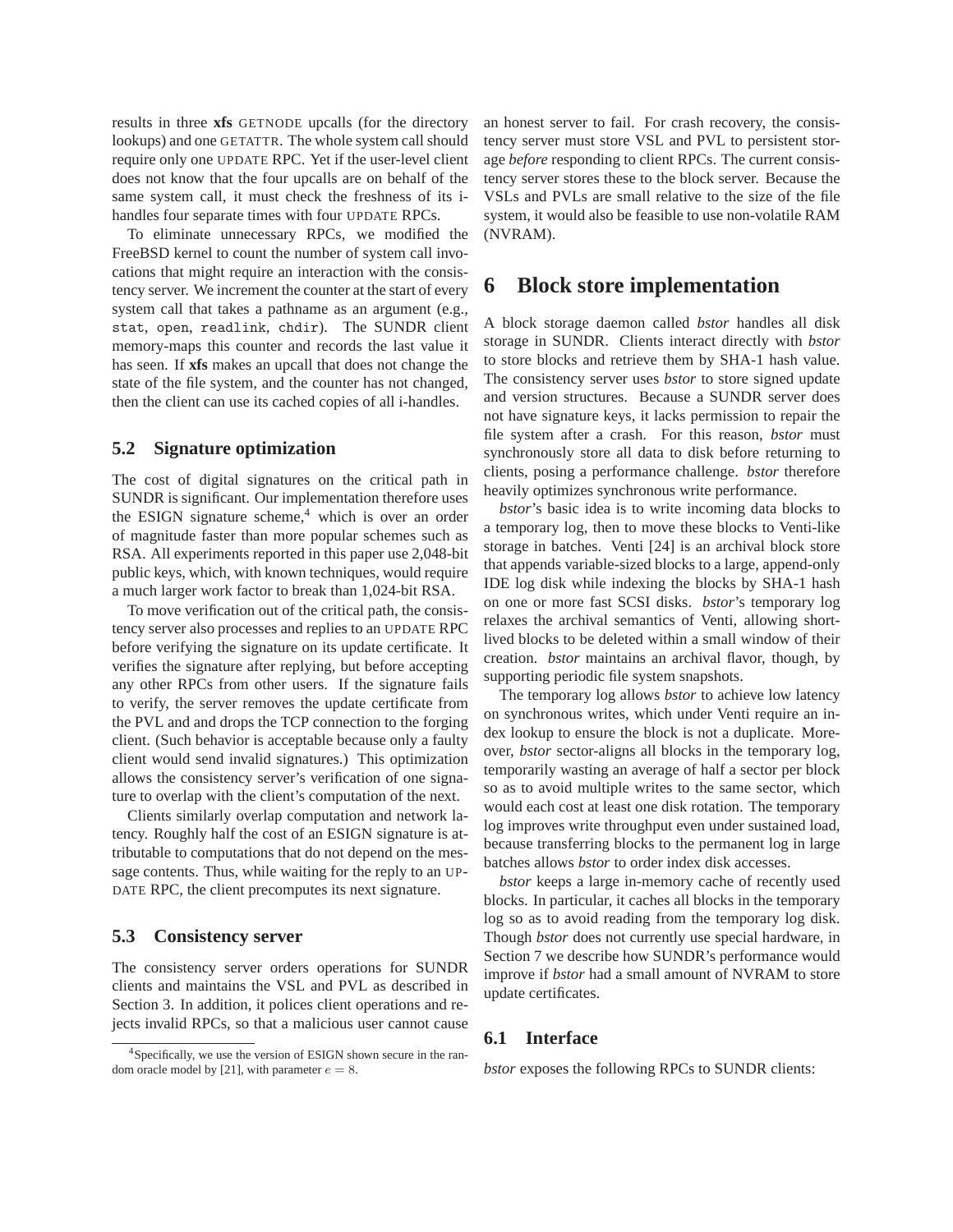STORE (*header*, *block*) RETRIEVE (*hash*) VSTORE (*header*, *pubkey*, *n*, *block*) VRETRIEVE (*pubkey*, *n*, [*time*]) DECREF (*hash*) SNAPSHOT ()

The STORE RPC writes a block and its header to stable storage if *bstor* does not already have a copy of the block. The header has information encapsulating the block's owner and creation time, as well as fields useful in concert with encoding or compression. The RE-TRIEVE RPC retrieves a block from the store given its SHA-1 hash. It also returns the first header STOREd with the particular block.

The VSTORE and VRETRIEVE RPCs are like STORE and RETRIEVE, but for signed blocks. Signed blocks are indexed by the public key and a small index number, n. VRETRIEVE, by default, fetches the most recent version of a signed block. When supplied with a timestamp as an optional third argument, VRETRIEVE returns the newest block written before the given time.

DECREF (short for "decrement reference count") informs the store that a block with a particular SHA-1 hash might be discarded. SUNDR clients use DECREF to discard temporary files and short-lived metadata. *bstor*'s deletion semantics are conservative. When a block is first stored, *bstor* establishes a short window (one minute by default) during which it can be deleted. If a client STOREs then DECREFs a block within this window, *bstor* marks the block as garbage and does not permanently store it. If two clients store the same block during the dereference window, the block is marked as permanent.

An administrator should issue a SNAPSHOT RPC periodically to create a coherent file system image that clients can later revert to in the case of accidental data disruption. Upon receiving this RPC, *bstor* simply immunizes all newly-stored blocks from future DECREF's and flags them to be stored in the permanent log. SNAPSHOT and VRETRIEVE's *time* argument are designed to allow browsing of previous file system state, though this functionality is not yet implemented in the client.

### **6.2 Index**

*bstor*'s index system locates blocks on the permanent log, keyed by their SHA-1 hashes. An ideal index is a simple in-memory hash table mapping 20-byte SHA-1 block hashes to 8-byte log disk offsets. If we assume that the average block stored on the system is 8 KB, then the index must have roughly 1/128 the capacity of the log disk. Although at present such a ratio of disk to memory is possible with commodity components, we are not convinced that memory will keep up with hard disks in the future.

We instead use Venti's strategy of striping a diskresident hash table over multiple high-speed SCSI disks. *bstor* hashes 20-byte SHA-1 hashes down to h*index-disk-id*, *index-disk-offset*i pairs. The disk offsets point to sector-sized on-disk data structures called *buckets*, which contain 15 *index-entries*, sorted by SHA-1 hash. *index-entries* in turn map SHA-1 hashes to offsets on the permanent data log. Whenever an index-entry is written to or read from disk, *bstor* also stores it in an inmemory LRU cache.

*bstor* accesses the index system as Venti does when answering RETRIEVE RPCs that miss the block cache. When *bstor* moves data from the temporary to the permanent log, it must access the index system sometimes twice per block (once to check a block is not a duplicate, and once to write a new index entry after the block is committed the permanent log). In both cases, *bstor* sorts these disk accesses so that the index disks service a batch of requests with one disk arm sweep. Despite these optimizations, *bstor* writes blocks to the permanent log in the order they arrived; randomly reordering blocks would hinder sequential read performance over large files.

### **6.3 Data management**

To recover from a crash or an unclean shutdown, the system first recreates an index consistent with the permanent log, starting from its last known checkpoint. Index recovery is necessary because the server updates the index lazily after storing blocks to the permanent log. *bstor* then processes the temporary log, storing all fresh blocks to the permanent log, updating the index appropriately.

Venti's authors argue that archival storage is practical because IDE disk capacity is growing faster than users generate data. For users who do not fit this paradigm, however, *bstor* could alternatively be modified to support mark-and-sweep garbage collection. The general idea is to copy all reachable blocks to a new log disk, then recycle the old disk. With two disks, *bstor* could still respond to RPCs during garbage collection.

## **7 Performance**

The primary goal in testing SUNDR was to ensure that its security benefits do not come at too high a price relative to existing file systems. In this section, we compare SUNDR's overall performance to NFS. We also perform microbenchmarks to help explain our application-level re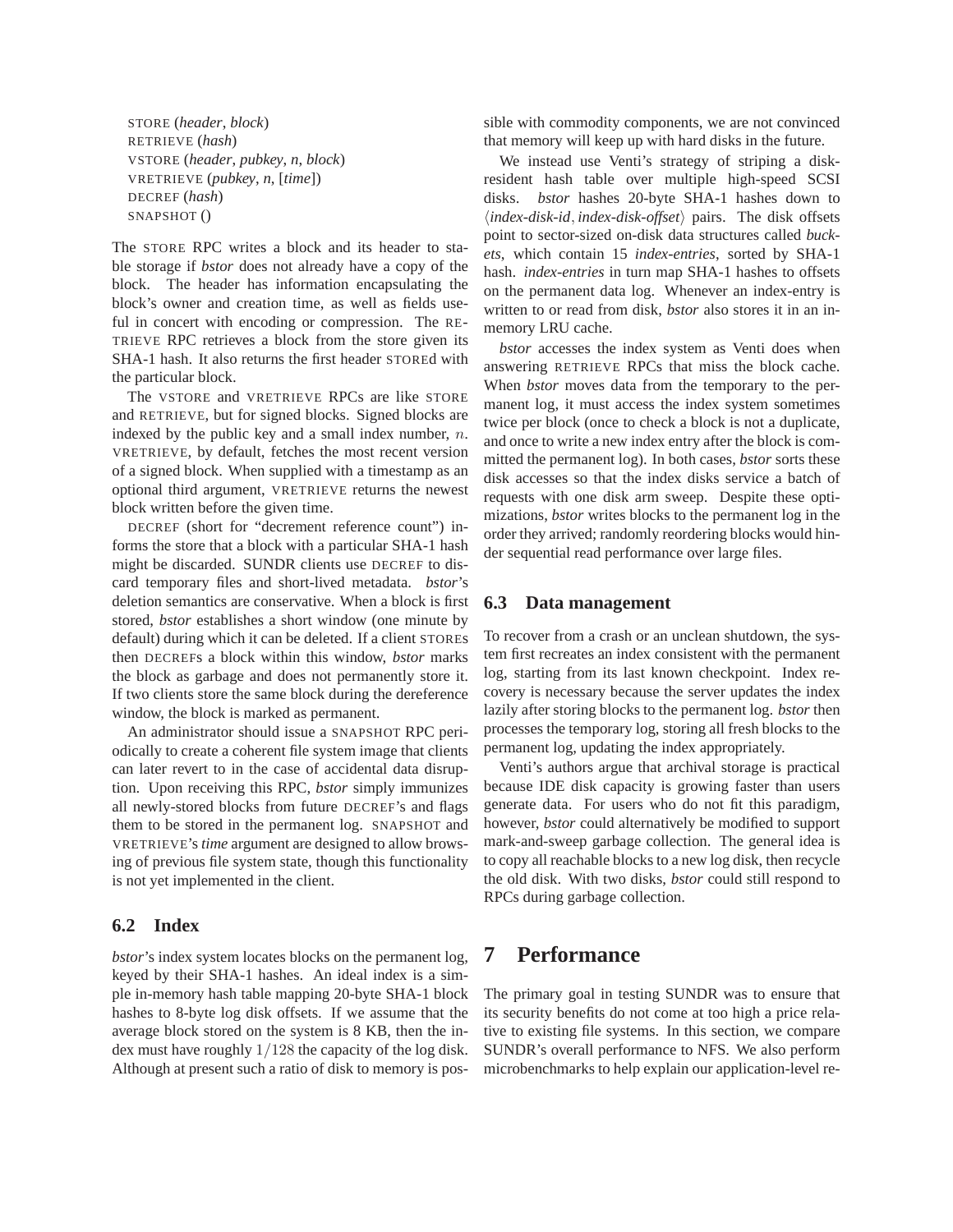sults, and to support our claims that our block server outperforms a Venti-like architecture in our setting.

### **7.1 Experimental setup**

We carried out our experiments on a cluster of 3 GHz Pentium IV machines running FreeBSD 4.9. All machines were connected with fast Ethernet with ping times of 110  $\mu$ s. For block server microbenchmarks, we additionally connected the block server and client with gigabit Ethernet. The machine running *bstor* has 3 GB of RAM and an array of disks: four Seagate Cheetah 18 GB SCSI drives that spin at 15,000 RPM were used for the index; two Western Digital Caviar 180 GB 7200 RPM EIDE drives were used for the permanent and temporary logs.

### **7.2 Microbenchmarks**

### **7.2.1** *bstor*

Our goals in evaluating *bstor* are to quantify its raw performance and justify our design improvements relative to Venti. In our experiments, we configured *bstor*'s four SCSI disks each to use 4 GB of space for indexing. If one hopes to maintain good index performance (and not overflow buckets), then the index should remain less than half full. With our configuration (8 GB of usable index and 32-byte index entries), *bstor* can accommodate up to 2 TB of permanent data. For flow control and fairness, *bstor* allowed clients to make up to 40 outstanding RPCs. For the purposes of the microbenchmarks, we disabled *bstor*'s block cache but enabled an index cache of up to 100,000 entries. The circular temporary log was 720 MB and never filled up during our experiments.

We measured *bstor*'s performance while storing and fetching a batch of 20,000 unique 8 KB blocks. Figure 8 shows the averaged results from 20 runs of a 20,000 block experiment. In all cases, standard deviations were less than 5% of the average results. The first two results show that *bstor* can absorb bursts of 8 KB blocks at almost twice fast Ethernet rates, but that sustained throughput is limited by *bstor*'s ability to shuffle blocks from the temporary to the permanent logs, which it can do at 11.9 MB/s. The bottleneck in STOREing blocks to the temporary log is currently CPU, and future versions of *bstor* might eliminate some unnecessary *memcpy*s to achieve better throughput. On the other hand, *bstor* can process the temporary log only as fast as it can read from its index disks, and there is little room for improvement here unless disks become faster or more index disks are used.

To compare with a Venti-like system, we implemented a Venti-like store mechanism. In VENTI STORE, *bstor*

| Operation                                  | MB/s |
|--------------------------------------------|------|
| STORE (burst)                              | 18.4 |
| STORE (sustained)                          | 11.9 |
| <b>VENTI_STORE</b>                         | 5.1  |
| RETRIEVE (random $+$ cold index cache)     | 1.2. |
| RETRIEVE (sequential $+$ cold index cache) | 9.1  |
| RETRIEVE (sequential + warm index cache)   | 25.5 |

Figure 8: *bstor* throughput measurements with the block cache disabled.

first checks for a block's existence in the index and stores the block to the permanent log only if it is not found. That is, each VENTI STORE entails an access to the index disks. Our results show that VENTI STORE can achieve only 27% of STORE's burst throughput, and 43% of its sustained throughput.

Figure 8 also presents read measurements for *bstor*. If a client reads blocks in the same order they are written (*i.e.*, "sequential" reads), then *bstor* need not seek across the permanent log disk. Throughput in this case is limited by the per-block cost of locating hashes on the index disks and therefore increases to 25.5 MB/s with a warm index cache. Randomly-issued reads fare poorly, even with a warm index cache, because *bstor* must seek across the permanent log. In the context of SUNDR, slow random RETRIEVEs should not affect overall system performance if the client aggressively caches blocks and reads large files sequentially.

Finally, the latency of *bstor* RPCs is largely a function of seek times. STORE RPCs do not require seeks and therefore return in 1.6 ms. VENTI STORE returns in 6.7 ms (after one seek across the index disk at a cost of about 4.4 ms). Sequential RETRIEVEs that hit and miss the index cache return in 1.9 and 6.3 ms, respectively. A seek across the log disk takes about 6.1 ms; therefore random RETRIEVEs that hit and miss the index cache return in 8.0 and 12.4 ms respectively.

#### **7.2.2 Cryptographic overhead**

SUNDR clients sign and verify version structures and update certificates using 2,048-bit ESIGN keys. Our implementation (based on the GNU Multiprecision library version 4.1.4) can complete signatures in approximately 150  $\mu$ s and can verify them 100  $\mu$ s. Precomputing a signature requires roughly 80  $\mu$ s, while finalizing a precomputed signature is around 75  $\mu$ s. We observed that these measurements can vary on the Pentium IV by as much as a factor of two, even in well-controlled micro-benchmarks. By comparison, an optimized version of the Rabin signature scheme with 1,280-bit keys, running on the same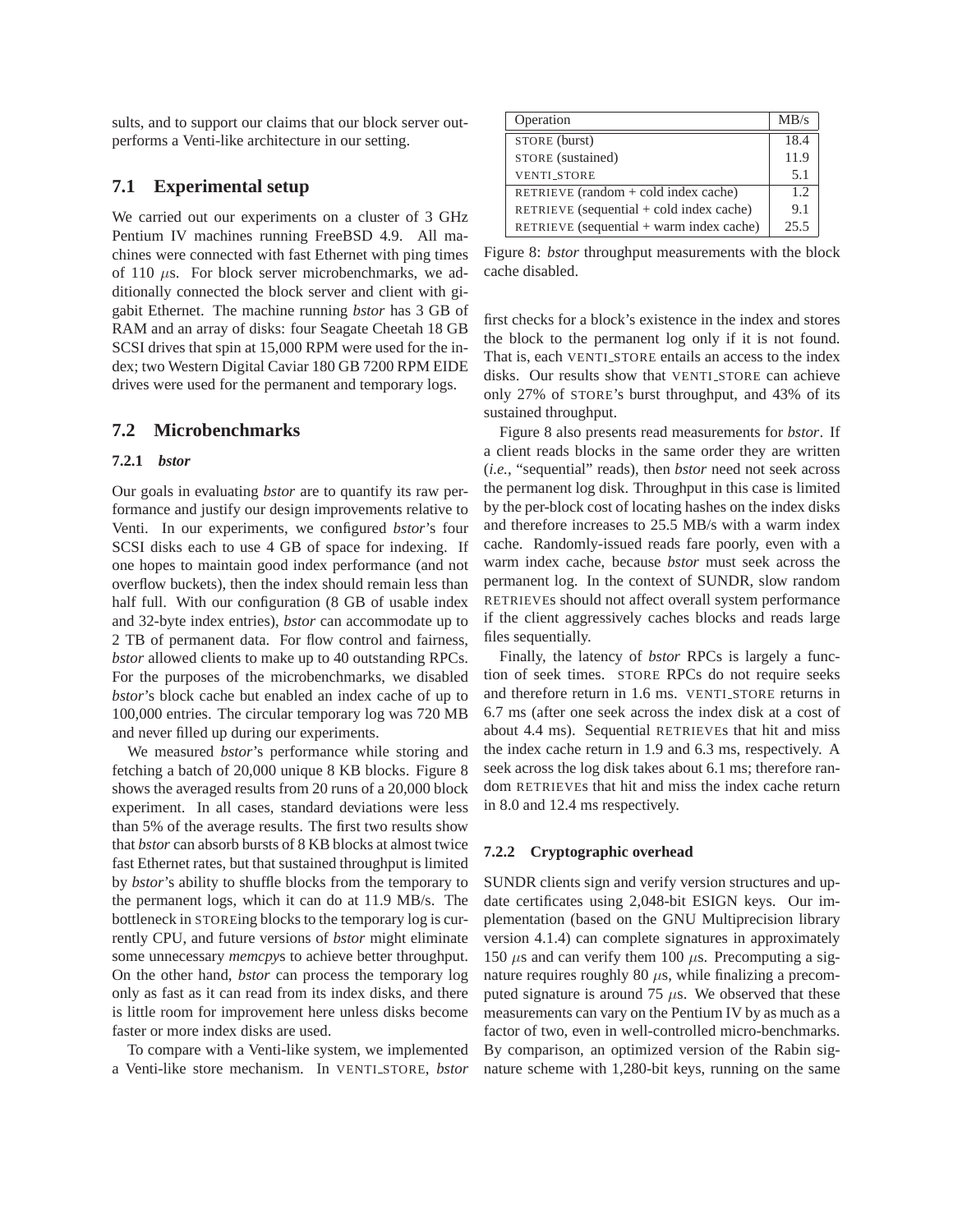hardware, can compute signatures in 3.1 ms and can verify them in 27  $\mu$ s.

#### **7.3 End-to-end evaluation**

In end-to-end experiments, we compare SUNDR to both NFS2 and NFS3 servers running on the same hardware. To show NFS in the best possible light, the NFS experiments run on the fast SCSI disks SUNDR uses for indexes, not the slower, larger EIDE log disks. We include NFS2 results because NFS2's write-through semantics are more like SUNDR's. Both NFS2 and SUNDR write all modified file data to disk before returning from a *close* system call, while NFS3 does not offer this guarantee.

Finally, we described in Section 5.3 that SUNDR clients must wait for the consistency server to write small pieces of data (VSLs and PVLs) to stable storage. The consistency server's storing of PVLs in particular is on the client's critical path. We present result sets for consistency servers running with and without flushes to secondary storage. We intend the mode with flushes disabled to simulate a consistency server with NVRAM.

All application results shown are the average of three runs. Relative standard deviations are less than 8% unless otherwise noted.

#### **7.3.1 LFS small file benchmark**

The LFS small file benchmark [28] tests SUNDR's performance on simple file system operations. This benchmark creates 1,000 1 KB files, reads them back, then deletes them. We have modified the benchmark slightly to write random data to the 1 KB files; writing the same file 1,000 times would give SUNDR's hash-based block store an unfair advantage.

Figure 9 details our results when only one client is accessing the file system. In the **create** phase of the benchmark, a single file creation entails system calls to *open*, *read* and *close*. On SUNDR/NVRAM, the *open* call involves two serialized rounds of the consistency protocol, each of which costs about 2 ms; the *write* call is a noop, since file changes are buffered until close; and the *close* call involves one round of the protocol and one synchronous write of file data to the block server, which the client can overlap. Thus, the entire sequence takes about 6 ms. Without NVRAM, each round of the protocol takes approximately 1-2 ms longer, because the consistency server must wait for *bstor* to flush.

Unlike SUNDR, an NFS server must wait for at least one disk seek when creating a new file because it synchronously writes metadata. A seek costs at least 4 ms on our fast SCSI drives, and thus NFS can do no better than



Figure 9: Single client LFS Small File Benchmark. 1000 operations on files with 1 KB of random content.

4 ms per file creation. In practice, NFS requires about 6 ms to service the three system calls in the **create** stage.

In the **read** phase of the benchmark, SUNDR performs one round of the consistency protocol in the *open* system call. The NFS3 client still accesses the server with an ACCESS RPC, but the server is unlikely to need any data not in its buffer cache at this point, and hence no seeking is required. NFS2 does not contact the server in this phase.

In the **unlink** stage of the benchmark, clients issue a single *unlink* system call per file. An *unlink* for SUNDR triggers one round of the consistency protocol and an asynchronous write to the block server to store updated i-table and directory blocks. SUNDR and SUNDR/ NVRAM in particular can outperform NFS in this stage of the experiment because NFS servers again require at least one synchronous disk seek per file *unlink*ed.

We also performed experiments with multiple clients performing the LFS small file benchmark concurrently in different directories. Results for the **create** phase are reported in Figure 10 and the other phases of the benchmark show similar trends. A somewhat surprising result is that SUNDR actually scales better than NFS as client concurrency increases in our limited tests. NFS is seek-bound even in the single client case, and the number of seeks the NFS servers require scale linearly with the number of concurrent clients. For SUNDR, latencies induced by the consistency protocol limit individual client performance, but these latencies overlap when clients act concurrently. SUNDR's disk accesses are also scalable because they are sequential, sector-aligned writes to *bstor*'s temporary log.

#### **7.3.2 Group contention**

The group protocol incurs additional overhead when folding other users' changes into a group i-table or directory. We characterized the cost of this mechanism by measur-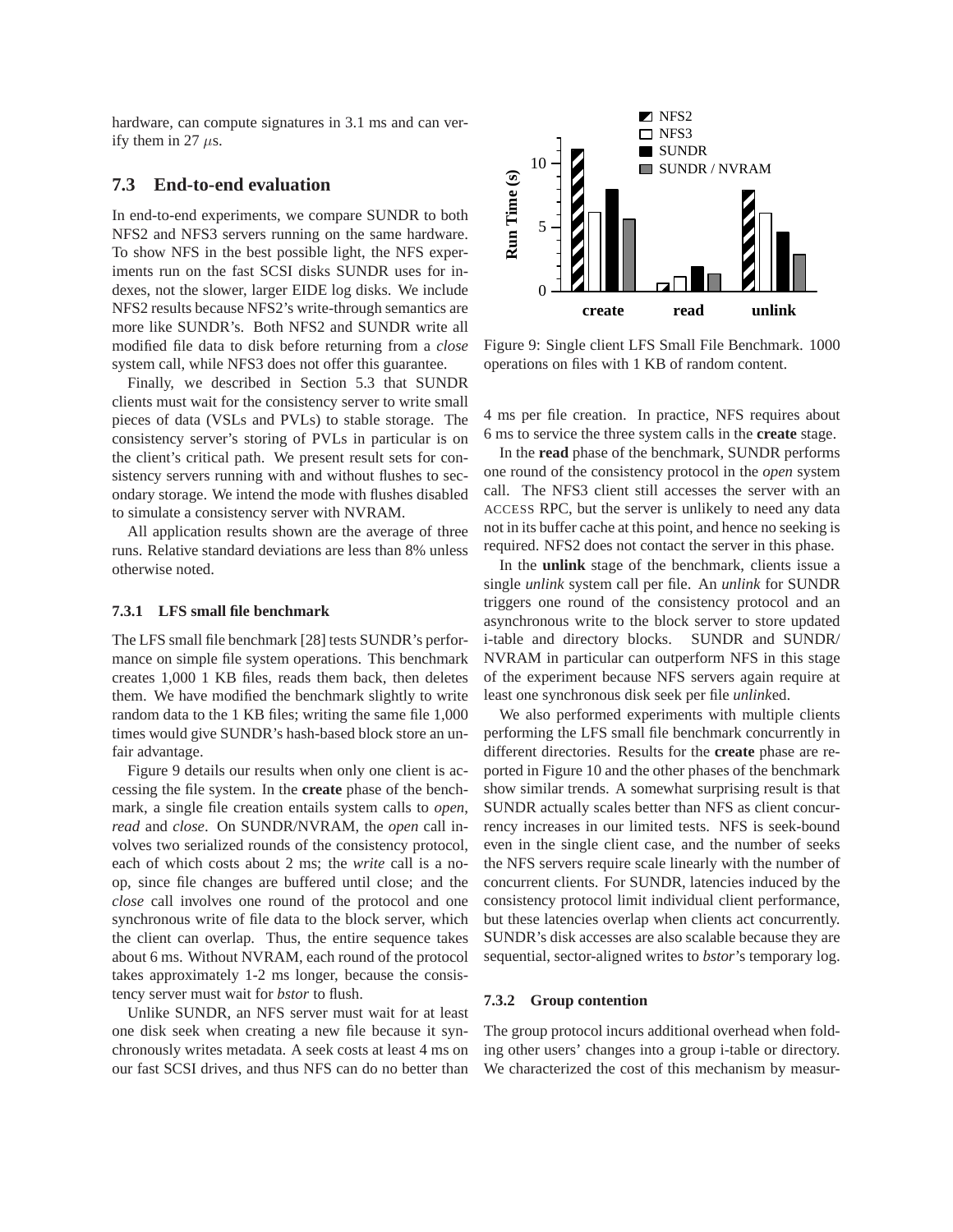

Figure 10: Concurrent LFS Small File Benchmark, **create** phase. 1000 creations of 1 KB files. (Relative standard deviation for SUNDR in 3 concurrent clients case is 13.7%)

ing a workload with a high degree of contention for a group-owned directory. We ran a micro-benchmark that simultaneously created 300 new files in the same, groupwritable directory on two clients. Each concurrent create required the client to re-map the group i-number in the group i-table and apply changes to the user's copy of the directory.

The clients took an average of 4.60 s and 4.26 s on SUNDR/NVRAM and NFS3 respectively. For comparison, we also ran the benchmark concurrently in two separate directories, which required an average of 2.94 s for SUNDR/NVRAM and 4.05 s for NFS3. The results suggests that while contention incurs a noticeable cost, SUNDR's performance even in this case is not too far out of line with NFS3.

#### **7.3.3 Real workloads**

Figure 11 shows SUNDR's performance in untaring, configuring, compiling, installing and cleaning an emacs 20.7 distribution. During the experiment, the SUNDR client sent a total of 42,550 blocks to the block server, which totaled 139.24 MB in size. Duplicate blocks, which *bstor* discards, account for 29.5% of all data sent. The client successfully DECREFed 10,747 blocks, for a total space savings of 11.3%. In the end, 25,740 blocks which totaled 82.21 MB went out to permanent storage.

SUNDR is faster than NFS2 and competitive with NFS3 in most stages of the Emacs build process. We believe that SUNDR's sluggish performance in the *install* phase is an artifact of our implementation, which serializes concurrent **xfs** upcalls for simplicity (and not correct-



Figure 11: Installation procedure for emacs 20.7



Figure 12: Concurrent *untar* of emacs 20.7.tar

ness). Concurrent **xfs** upcalls are prevalent in this phase of the experiment due to the *install* command's manipulation of file attributes.

Figure 12 details the performance of the *untar* phase of the Emacs build as client concurrency increases. We noted similar trends for the other phases of the build process. These experiments suggest that the scalability SUNDR exhibited in the LFS small file benchmarks extends to real file system workloads.

### **7.3.4 CVS on SUNDR**

We tested CVS over SUNDR to evaluate SUNDR's performance as a source code repository. Our experiment follows a typical progression. First, client A imports an arbitrary source tree—in this test groff-1.17.2, which has 717 files totaling 6.79 MB. Second, clients A and B check out a copy to their local disks. Third, A commits groff-1.18, which affects 549 files (6.06 MB). Lastly, B updates its local copy. Figure 13 shows the results.

SUNDR fares badly on the commit phase because CVS repeatedly opens, memory maps, unmaps, and closes each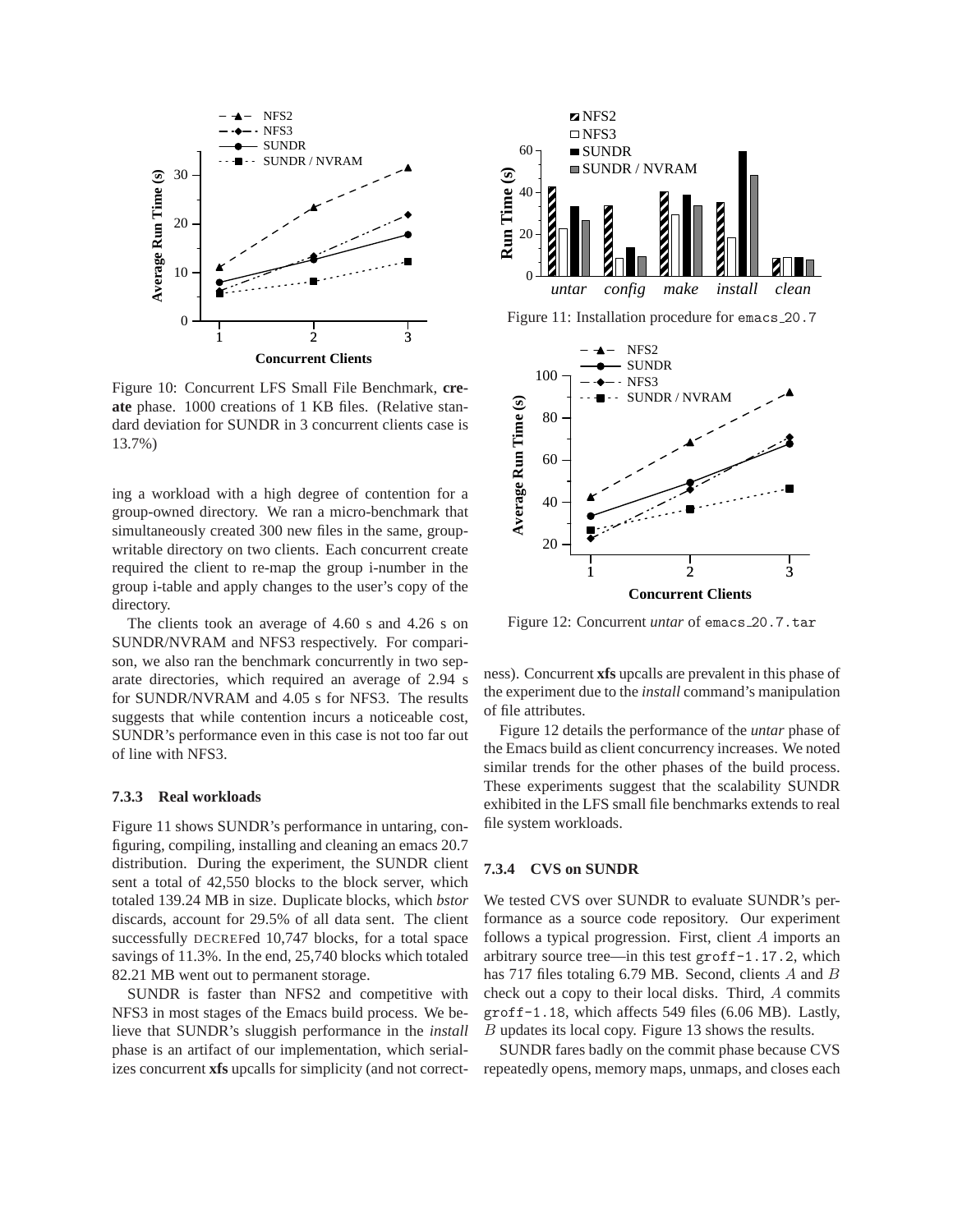| Phase    | <b>SUNDR</b> | <b>SUNDR</b> | NFS3 | <b>SSH</b> |
|----------|--------------|--------------|------|------------|
|          |              | <b>NVRAM</b> |      |            |
| Import   | 13.0         | 10.0         | 4.9  | 7.0        |
| Checkout | 13.5         | 11.5         | 11.6 | 18.2       |
| Commit   | 38.9         | 32.8         | 15.7 | 11.5       |
| Update   | 19.1         | 15.9         | 13.3 | 11.5       |

Figure 13: Run times for CVS experiments (in seconds).

repository file several times in rapid succession. Every open requires an iteration of the consistency protocol in SUNDR, while FreeBSD's NFS3 apparently elides or asynchronously performs ACCESS RPCs after the first of several closely-spaced *open* calls. CVS could feasibly cache memory-mapped files at this point in the experiment, since a single CVS client holds a lock on the directory. This small change would significantly improve SUNDR's performance in the benchmark.

## **8 Related work**

A number of non-networked file systems have used cryptographic storage to keep data secret [5, 34] and check integrity [31]. Several network file systems provide varying degrees integrity checks but reduce integrity on read sharing [25] or are vulnerable to consistency attacks [10, 12, 19]. SUNDR is the first system to provide well-defined consistency semantics for an untrusted server. An unimplemented but previously published version of the SUNDR protocol [16] had no groups and thus did not address write-after-write conflicts.

The Byzantine fault-tolerant file system, BFS [6], uses replication to ensure the integrity of a network file system. As long as more than 2/3 of a server's replicas are uncompromised, any data read from the file system will have been written by a legitimate user. SUNDR, in contrast, does not require any replication or place any trust in machines other than a user's client. However, SUNDR provides weaker freshness guarantees than BFS, because of the possibility that a malicious SUNDR server can fork the file system state if users have no other evidence of each other's on-line activity.

Several projects have investigated storing file systems on peer-to-peer storage systems comprised of potentially untrusted nodes. Farsite [3] spreads such a file system across people's unreliable desktop machines. CFS [7] is a secure read-only file P2P system. Ivy [20], a read-write version of CFS, can be convinced to re-order operations clients have already seen. Pond [27] relies on a trusted "inner core" of machines for security, distributing trust in a BFS-like way.

SUNDR uses hash trees, introduced in [18], to verify a

file block's integrity without touching the entire file system. Duchamp [8], BFS [6], SFSRO [9] and TDB [14] have all made use of hash trees for comparing data or checking the integrity of part of a larger collection of data.

SUNDR uses version vectors to detect consistency violations. Version vectors were used by Ficus [22] to detect update conflicts between file system replicas, and have also been used to secure partial orderings [26, 30]. Our straw-man file system somewhat resembles timeline entanglement [15], which reasons about the temporal ordering of system states using hash chains.

## **9 Conclusions**

SUNDR is a general-purpose, multi-user network file system that never presents applications with incorrect file system state, even when the server has been compromised. SUNDR's protocol provably guarantees fork consistency, which essentially ensures that the server either behaves correctly or that its failure will be detected after communication among users. In any event, the consequences of an undetected server compromise are limited to concealing users' operations from each other after some forking point; the server cannot tamper with, inject, re-order, or suppress file writes in any other way.

Measurements of our implementation show performance that is usually close to and sometimes better than the popular NFS file system. Yet by reducing the amount of trust placed in the server, SUNDR both increases people's options for managing data and significantly improves the security of their files.

## **Acknowledgments**

Thanks to Michael Freedman, Kevin Fu, Daniel Giffin, Frans Kaashoek, Jinyang Li, Robert Morris, the anonymous reviewers, and our shepherd Jason Flinn.

This material is based upon work supported by the National Science Foundation (NSF) under grant CCR-0093361. Maxwell Krohn is partially supported by an NSF Graduate Fellowship, David Mazieres by an Alfred ` P. Sloan research fellowship, and Dennis Shasha by NSF grants IIS-9988636, MCB-0209754, and MCB-0115586.

## **References**

- [1] Apache.org compromise report. http://www.apache.org/ info/20010519-hack.html, May 2001.
- [2] Debian investigation report after server compromises. http:// www.debian.org/News/2003/20031202, December 2003.